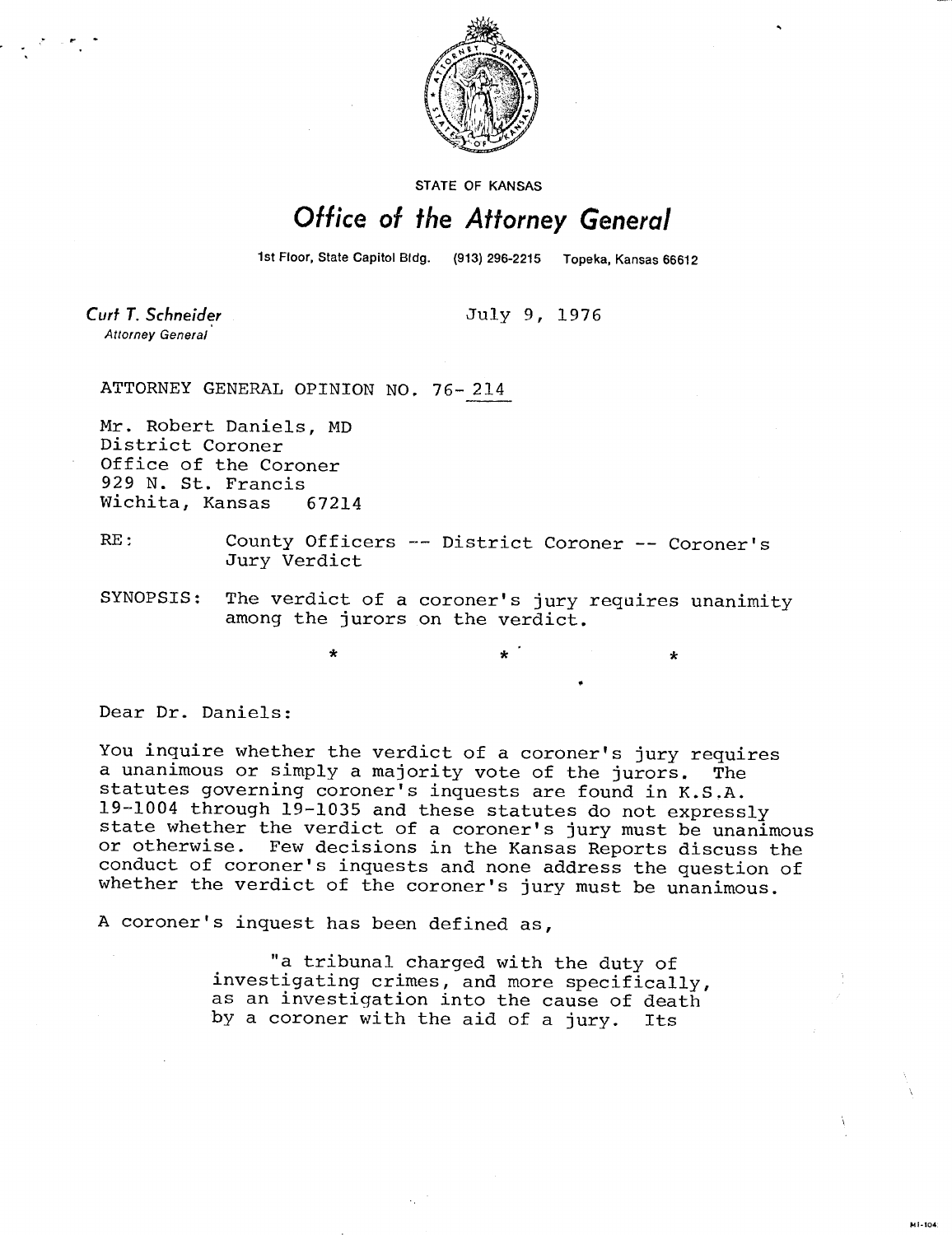Dr. Robert Daniels July 9, 1976 Page Two

> object is to ascertain the nature of the cause of the death, and, in cases of death by violence or other undue means, to obtain and secure evidence for the use of those charged with the detection and prosecution of crime. The inquiry is not limited to the physical nature of the violence, if any, causing the death, but extends to the ascertainment of other circumstances tending to disclose the moral quality of the act."

> > 18 C.J.S. 287, Coroners, §14.

It is considered a criminal proceeding, a type of probable cause hearing where the coroner's jury takes the place of the judge.

A verdict of the coroner's jury authorizes arrest if a person accused by the verdict be present, to be followed by a warrant to take the accused before a judge of a court of competent<br>jurisdiction. (K.S.A. 19-1010), or a coroner's warrant of  $(K.S.A. 19-1010)$ , or a coroner's warrant of arrest if he be not present (K.S.A. 19-1011). The coroner's warrant for the arrest of a person found guilty by a coroner's jury takes the place of a complaint, and is sufficient authority for the holding of a preliminary examination before an examining magistrate to determine whether the accused shall be held for<br>prosecution. State v. Brecount, 82 Kan, 195, 107 P, 763 (191) State v. Brecount, 82 Kan. 195, 107 P. 763 (1910); Hogg v. Whitham, 120 Kan. 341, 242 P. 1021 (1926); Uhock v. Hand, 182 Kan. 419, 320 P.2d 794 (1958).

K.S.A. 19-1008 prescribes the return and form of the jury's verdict to the coroner and states that the "juror's , , . shall return to the coroner their inquisition in writing, under their hands," in the form suggested. A unanimous verdict is not expressly dictated by K.S.A. 19-1008, but the form suggested makes no provision for the findings of dissenting jury members.

In determining the meaning of "verdict", its use in other areas of the criminal code must be considered. It is an axiom of statutory construction that terms possessing a meaning in law, in the absence of a manifested legislative intent to the contrary or other evidence of a different meaning, are presumed to have been used in their legal sense. Sutherland Statutory Construction, 4th Edition, Intrinsic Aids, §47.30 (1973).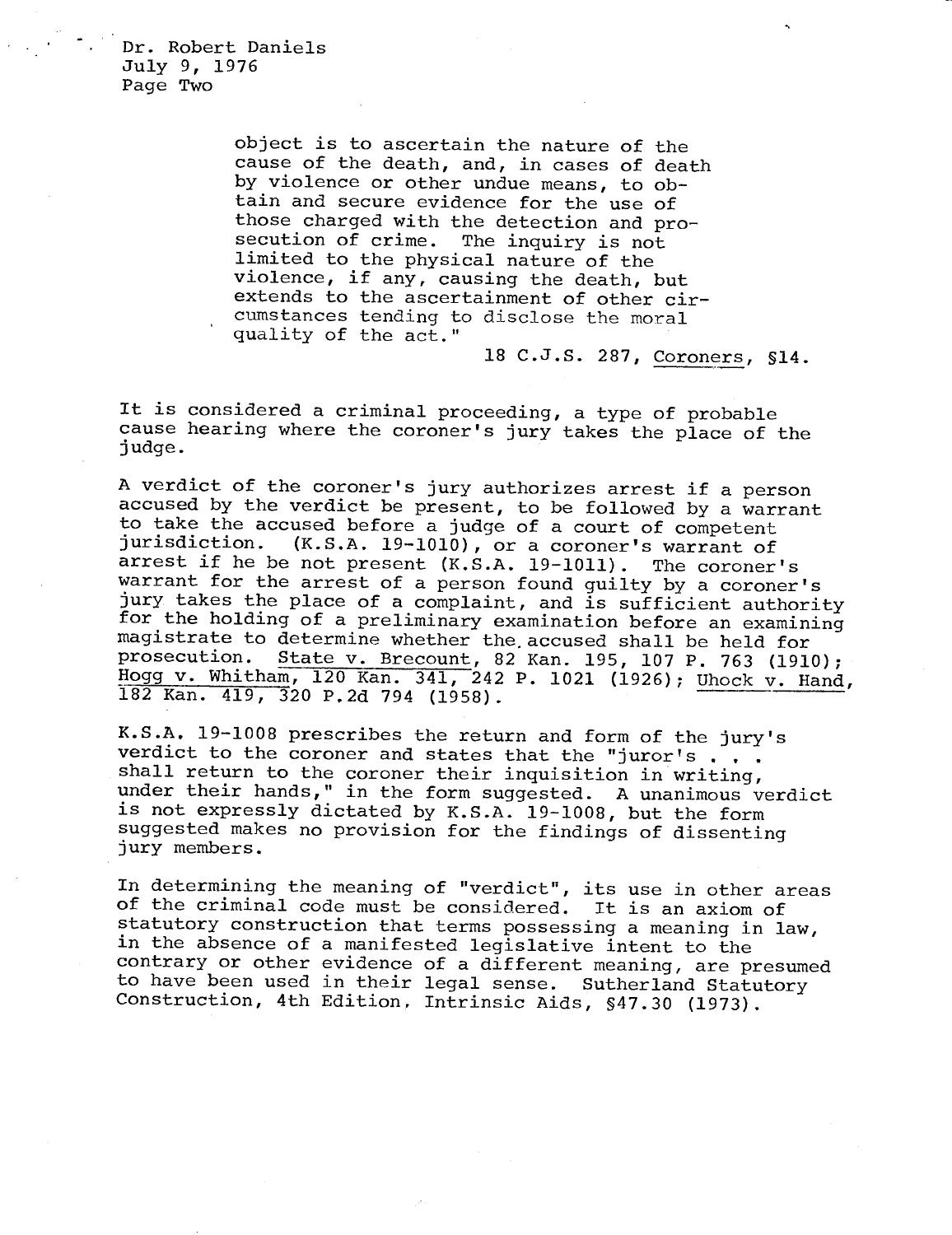Dr. Robert Daniels July 9, 1976 Page Three

## K.S.A. 1975 Supp. 77-201 provides:

 $\star$ 

"In the construction of the statutes of this state, the following rules shall be observed, unless such construction would be inconsistent with the manifest intent of the legislature or repugnant to the context of the statute:

\*

 $\star$ 

Second. Words and phrases shall be construed according to the context and the approved usage of the language; but technical words and phrases, and such others as may have acquired a peculiar and appropriate meaning in law, shall be construed according to such peculiar and appropriate meaning."

In the Code of Criminal Procedure, K.S.A. 22-3421, "verdict" is described thus:

> "The verdict shall be written, signed by the foreman, and read by the clerk to the jury, and the inquiry made whether it is their<br>verdict. If any juror disagrees, the jury If any juror disagrees, the jury must be sent out again; but if no disagreement be expressed, and neither party requires the jury to be polled, the verdict is complete, and the jury discharged from the case." [Emphasis added.]

When the jury is unable to agree upon a verdict, a mistrial is ordered. K.S.A. 22-3423. Thus, in criminal proceedings, the verdict of a trial jury must be unanimous. Inasmuch as a coroner's inquest can initiate a criminal proceeding, the term "verdict", may be considered to have acquired an appropriate meaning in law. Certainly there is no statutory, constitutional, or case authority in Kansas which allows a valid jury verdict in a criminal or civil trial by less than a unanimous vote of the jurors.

"Verdict" is defined in Black's Law Dictionary, Revised Fourth Edition, 1968, thus:

> "From the Latin word "veredictum" meaning a true declaration . . . . The formal and unanimous decision or finding made by a jury